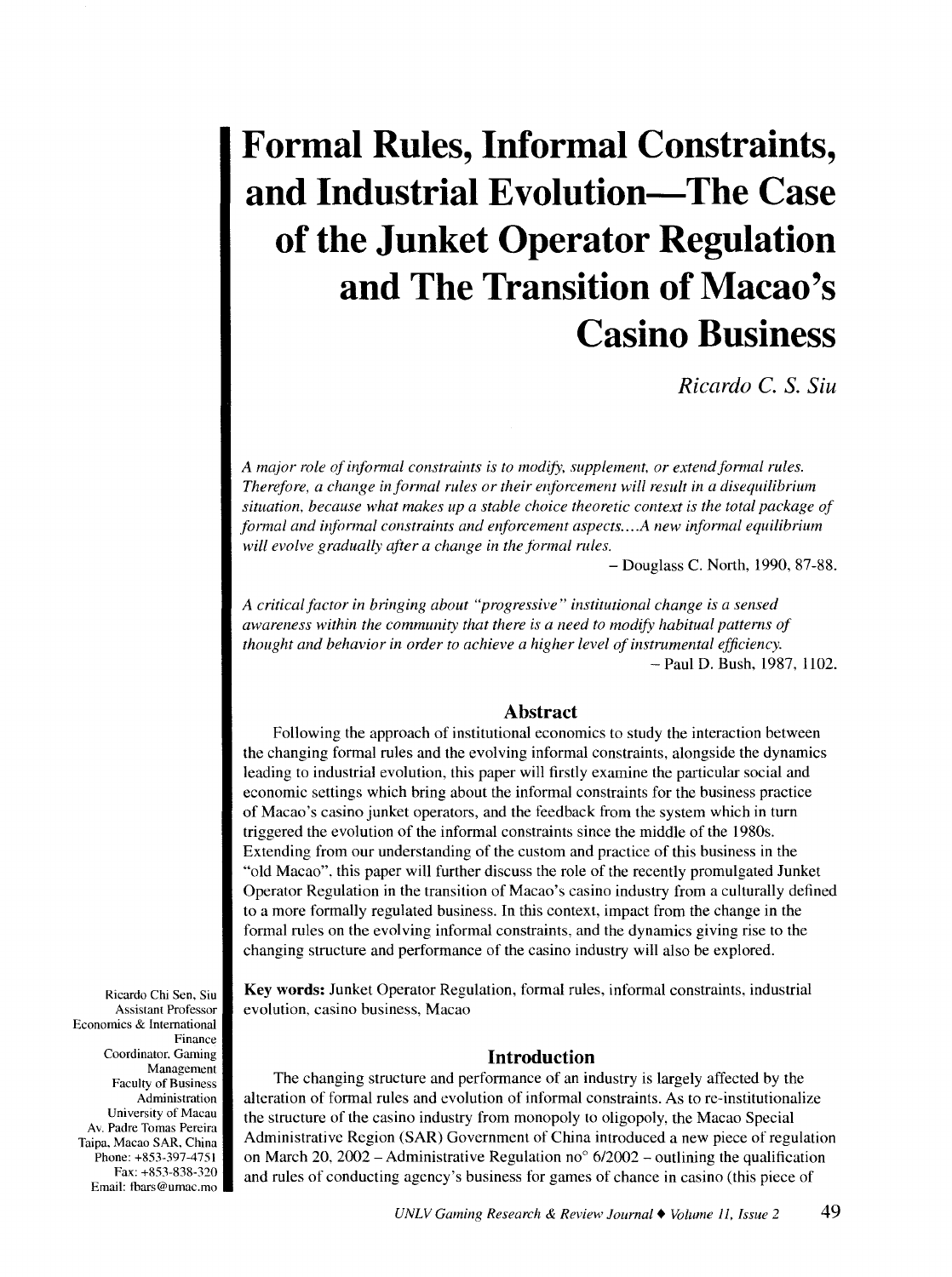regulation is to be termed as Junket Operator Regulation in this paper). 1 This signified the first set of formal rules to regulate the business practices of the casino junket operators in Macao.

In essence, the Junket Operator Regulation was an attempt made by the Macao SAR Government to normalize the practice of the casino junket operators, who had

been conducting their business in a lawless area for almost two decades (Leong 2002, Eadington and Siu 2007). Before the promulgation of this Regulation, informal constraints were the principal rules followed by the junket operators to conduct their business. Given that the business run by the junket operators contributed the largest part of the gross casino revenue (GCR was defined as the net win derived from the provision of casino games) as reported in Macao, the change of the formal rules for governing how the junket operators conducted business, hence the subsequent evolution of the informal constraints, would be of great consequence to the future structure and performance of this industry.

*Formal rules include political (and judicial) rules, economic rules, and contracts whereas "informal constraints ... come from socially transmitted information and are a part of the heritage that we call culture.* 

To the institutional economists (i.e., institutionalists) who are interested in the interrelationship between the institutional aspects of a society (e.g. the social structure and public policy system) and the evolution of its economy, the interaction between formal rules and informal constraints generates a dynamic force driving to the changing structure of an industry, hence altering its performance over time. Broadly speaking, "formal rules include political (and judicial) rules, economic rules, and contracts" (North, 1990, 47), whereas "informal constraints ... come from socially transmitted information and are a part of the heritage that we call culture" (ibid, 37). Indeed, "while formal rules can be changed overnight by polity, informal constraints change very slowly. Both are ultimately shaped by the subjective perceptions people possess to explain the world around them, which in turn determine explicit choices of formal rules and evolving informal constraints" (North, 1997, I).

The institutionalist approach to studying the dynamics of industrial evolution will be adopted in this paper whereby the evolution of the junket operator business in Macao's casino industry would be disclosed through a systematic analysis of historical evidences. In addition, recent changes in the formal rules introduced by the Macao SAR Government to regulate the junket operators in conducting their business, the evolution of the informal constraints before and after the regulatory change, as well as the dynamics generated to alter the structure and performance of this industry, will be examined. To reveal the changing trends in the junket operator business since the introduction of the Junket Operator Regulation, data as released by the Gaming Inspection and Coordination Bureau (DICJ), and the Statistics and Census Service (DSEC) of the Macao SAR would be applied for running statistical analysis." Expectantly, findings presented in this study would enrich our understanding about the unique features and evolution of Macao's casino industry in the past, present and foreseeable future.

Official documents in Macao are available only in Chinese and Portuguese. In this paper. the title of a legal document is translated from the official Chinese version by including all the key terms while simultaneously preserving its underlying meaning. In addition. the short title of a legal document is stated in the most common terms/meanings as a reflection of the nature of the document as applied in the world market.

For example, the term "prompter" is applied in certain translations of the Administrative Regulation no<sup>o</sup> 6/2002. On the other hand. in a sentinar held by the Ganting Inspection and Coordination Bureau on April 19 2006. this Regulation is simply termed in English as "Defining the eligibility of junket operation". From the academic and practical point of view, "agent" or "junket operator" is reckoned as a more precise term to represent the subject in the casino business being considered by this piece of regulation.

<sup>2</sup> Unlike the US and some other well-regulated casino jurisdictions. quantitative infonnation about Macao's casino industry had largely been unavailable to the general public before the handover of Macao to China as of December 20. 1999. Subsequent to the handover. although more data were released by the Gaming Inspection and Coordination Bureau of the Macao SAR. quarterly data were made available only starting from year 2005.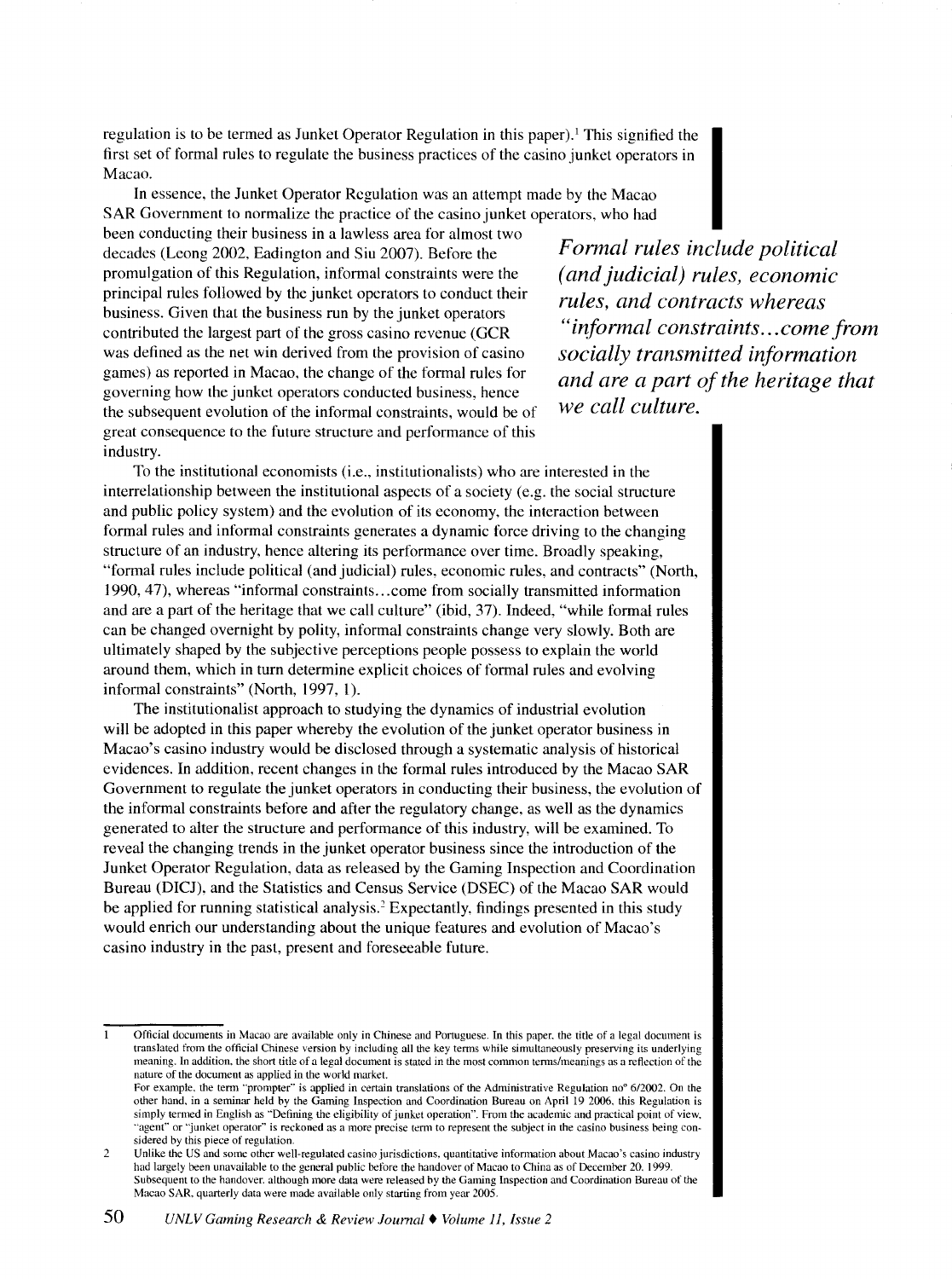Formal Rules, Informal Constraints, and Industrial Evolution-The Case of the Junket Operator Regulation and The Transition of Macao's Casino Business

# **Evolution of the casino junket operators and their business in the "old Macao"**

Throughout the evolution of our modern economic society. its structure and performance are complexly determined by interactions among various parties who are simultaneously in the pursuit of their own material ends. During the process. formal rules define the broad scope of businesses and form the majority-approved (legal) relationship among the various economic participants. To materialize individual exchanges in the markets. however, informal constraints always play an important role in bringing together the buyers and sellers, and specifying their "ways of business" over time. In other words, informal constraints are the "extensions, elaborations. and qualifications of rules that 'solve' innumerable exchange problems not completely covered by formal rules and that in consequence have tenacious survival ability." (North 1997, 4) This concept about the attributes of informal constraints provides a sound analytical framework which is especially critical to enhance our understanding about the evolving business practices of service industries ranging from hospitality, tourism, recreation, and not surprisingly, also gaming.

In principle, Macao's gambling business was legalized by the Macao-Portuguese

*Macao s gambling business Portuguese Government in 1847. rules were loosely enforced.* 

of players.

*was legalized by the Macao-*the Macao-Portuguese Government's rules in relation to granting *Nevertheless, the regulatory* lotteries and fantan game) between the 1880s and the 1910s,<sup>3</sup><br>Nevertheless, the regulatory revealed that the content of those documents was simply for *system was weakly structured and* defining the permissible scope of gambling business, which in Government in 1847. Nevertheless, the regulatory system was weakly structured and rules were loosely enforced. Archives of contracts of gambling business (mainly various forms of Chinese revealed that the content of those documents was simply for turn was for the obvious purpose of tax imposition. In addition, the first piece of Gaming Law was not promulgated until 1961.

Because of the weakness of the regulatory system in controlling and monitoring the practice of the gambling business, informal constraints had long been the dominant elements governing the daily interactions of these participants.

Among all the business activities that were largely shaped and guided by informal constraints, an important form of business was the service provided by the agents (i.e., junket operators) who led players (mainly high rollers<sup>4</sup>) from the neighboring regions to gamble in Macao. In addition to earning gaming commission, many of the agents were simultaneously pursuing their individual interests from conducting the business with the casino operator- especially those involved in various forms of underground business. At the end of the  $19<sup>th</sup>$  century and the first half of the  $20<sup>th</sup>$  century, as a result of the social and political instability in Mainland China. and the Chinese government's intention to prohibit gambling, players from the Mainland were organized by a group of agents - *jinke-* to gamble in this Portuguese enclave (Liu 2002, 406). In Chinese, *jinke* means the *introduction (jin)* of *customers (ke* ). Indeed, those *jinkes* were the ancestors of junket operators in Macao's gambling history. The nature and organization of this business had been proved much more complicated than the junket operators' business as commonly understood in North America and Australia.

Given that the majority of those junket operators possessed extensive social connections (including their association with the underground economy, or even with various triad groups), and their businesses were not policed by any form of government regulation, their business practice and interrelationship with the casinos were largely bound by informal constraints. Throughout a long period of time, the various junket operators and the casino operators were pooled together by the common incentive (value) of reaping the monetary benefits associated with the gambling business. While the junket

<sup>3</sup> For example. (Contract) Noo 22. Attachment 2.June 6 1882: (Announcement) Noo 42. October 12 1885: *......* (Contract) No<sup>o</sup> 48. December 2 1911. Chinese-translated version of these documents is released in Tang and Wu (Eds.). June 2002. In the history of Macao's gambling business. "high rollers" are generally referred to those who bring in large sums of money to gamble. There is no specific criterion (e.g., USD20,000, USD40,000, etc.) as to define or differentiate this group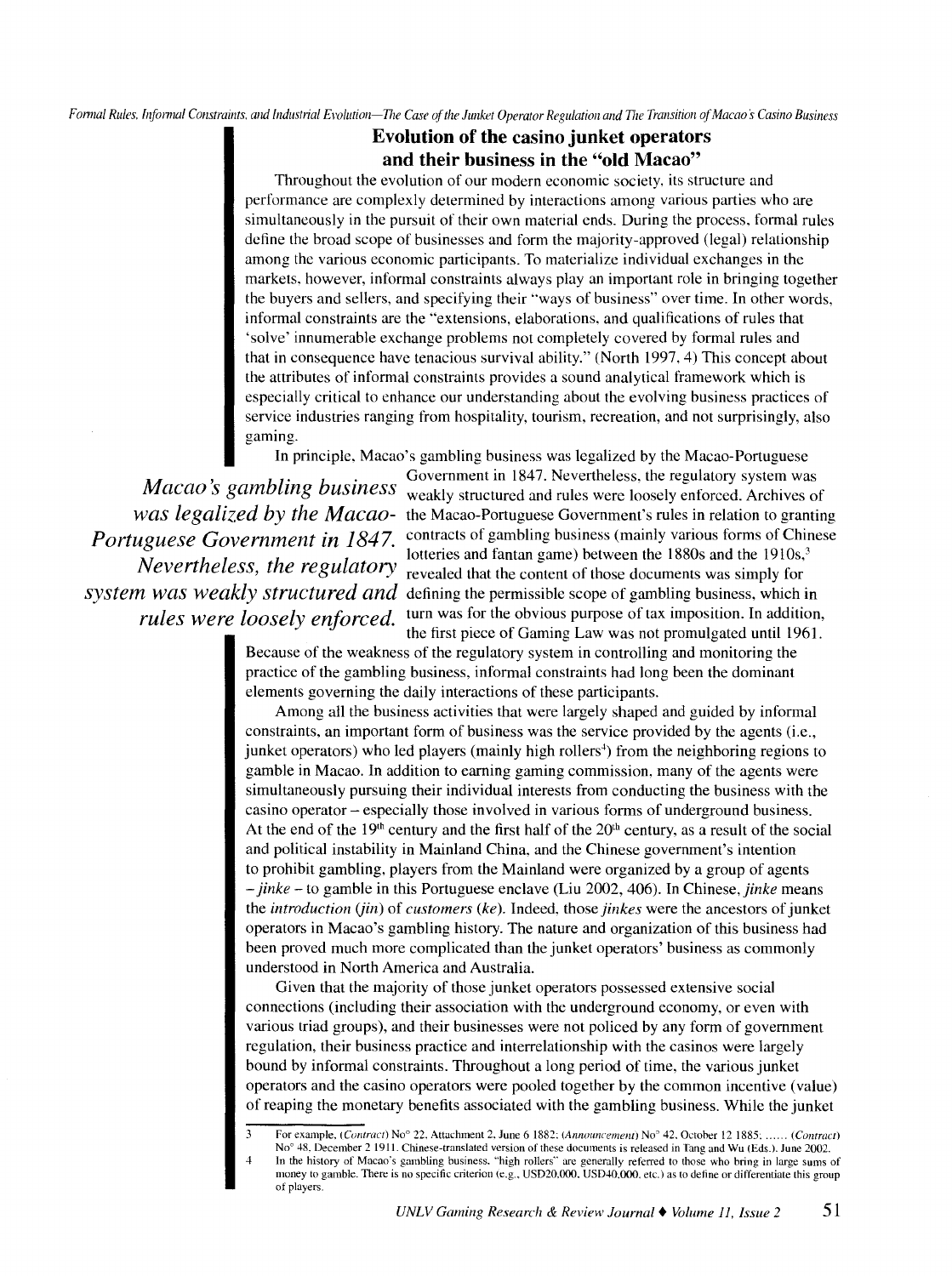operators contributed to enlarging the customer base of the casinos, the casino operators, armed with the exclusive rights to run casino gaming, provided junket operators with the necessary conditions for their pursuit of their respective business objectives, through arranging players to gamble in Macao.

The middle of the 1980s marked a crucial change in the structure of the junket operator business. In 1984, the STDM (i.e., the gaming monopoly before the opening of Macao's casino industry in 2002) informally outsourced<sup>5</sup> some of its gaming rooms -called the "private VIP rooms" or simply "gambling rooms"- to certain third parties who possessed the social network to attract high rollers to gambling in Macao on a continuous basis, and were offered certain conditions (e.g., rent and charges). On top of the conventional entitlement to junket operators (i.e., commissions for sale of gaming

chips), a private-YIP-room contractor was able to share, for instance, 30% to 40% of the net win derived from running the gambling rooms. To reap this portion of gaming revenue, the private-YIP-room contractor had to enter into an informal contract (e.g., an oral agreement) with the gaming monopoly to underwrite a substantial amount of non-redeemable chips (for instance, 10 million Macao dollars<sup>6</sup>) on a monthly basis. With the introduction of the private VIP rooms, the gaming monopoly could secure the flow of gaming revenue at the least possible

*With the introduction of the private VIP rooms, the gaming monopoly could secure the flow of gaming revenue at the least possible business cost.* 

business cost. By retaining the private VIP rooms as part of their properties (they were never formally contracted out to any third party), they asserted their full compliance with the Gaming Law - Law no<sup>o</sup>  $6/82/M$ : Games of chance law (1982), which prohibited a casino concessionary from contracting its business out to any third party (as stated in article  $18$ ,  $1<sub>b</sub>$ ).

In addition, although a casino operator was disallowed by law to grant casino credit, the operating practice of a junket operator and his VIP players was never restrained (nor defined) by any regulation. Consequently, while most junket operators were running their business in a grey area, "gambling credit" was commonly adopted as a key measure to attract high-end players. The casino operator remained in a position to allege the full legitimacy of its practices. Nevertheless, the conventional "casino operator/junket operators" relationship evolved to a much more complicated "casino operator/private-YIP-room contractors/junket operators" hierarchy (Leong, 2002; Siu, 2006; Eadington and Siu, 2007). As a matter of fact, the private-YIP-room contractors were also junket operators; it was just that they were at the height of the hierarchy of this business and were the ones who dealt with the casino operator directly.

Under the private-YIP-room structure, the nominal performance of Macao's casino industry was notably elevated  $-$  between 1985 and 1997, $\frac{7}{5}$  gross casino revenue recorded a compound annual growth rate of over 20% (increased from an approximately USD0.225 billion business to an USD2.346 billion business). 8 Despite the impressive business achievement in monetary terms, the unavoidable drawbacks were the business activities of those private-YIP-room contractors and their business relationship with other junket operators at the lower hierarchy, operating in a lawless area. Tempted by the high cash transactions associated with this barely regulated business, the endeavors of these various participants to maximize their benefits from running the private-YIP-room business set the stage for the wide-spread and uncontrolled organized crime as evident in the second half of the 1990s (Brady 1998). Indeed, the indirect relationship evolved between the

In accordance with the Macao-Portuguese Government's regulation, a firm gained the concession of exclusiveness (i.e. the gaming license) to operate the gambling business in Macao was not pennitted to lease (or contract) its business to any third party.

The denomination of Macao dollar is MOP. and 1USD=8MOP.

<sup>7</sup> The period from 1985 to 1997 fairly reflected the contribution of the private-YIP-room business to Macao's casino revenue. In 1998 and 1999. Macao's casino business was badly hit by internal social chaos and econmnic downturn in the neighboring regions (especially Hong Kong). Then, the performance of the casino industry was influenced by Macao's handover and its opening in 2002.

The rate is calculated by data as released in *Aomen Shuizhi* (in Chinese) 2000. Table VIII. 169: *Aomen Bocaiye Zongheng* (in Chinese) 2002. 305.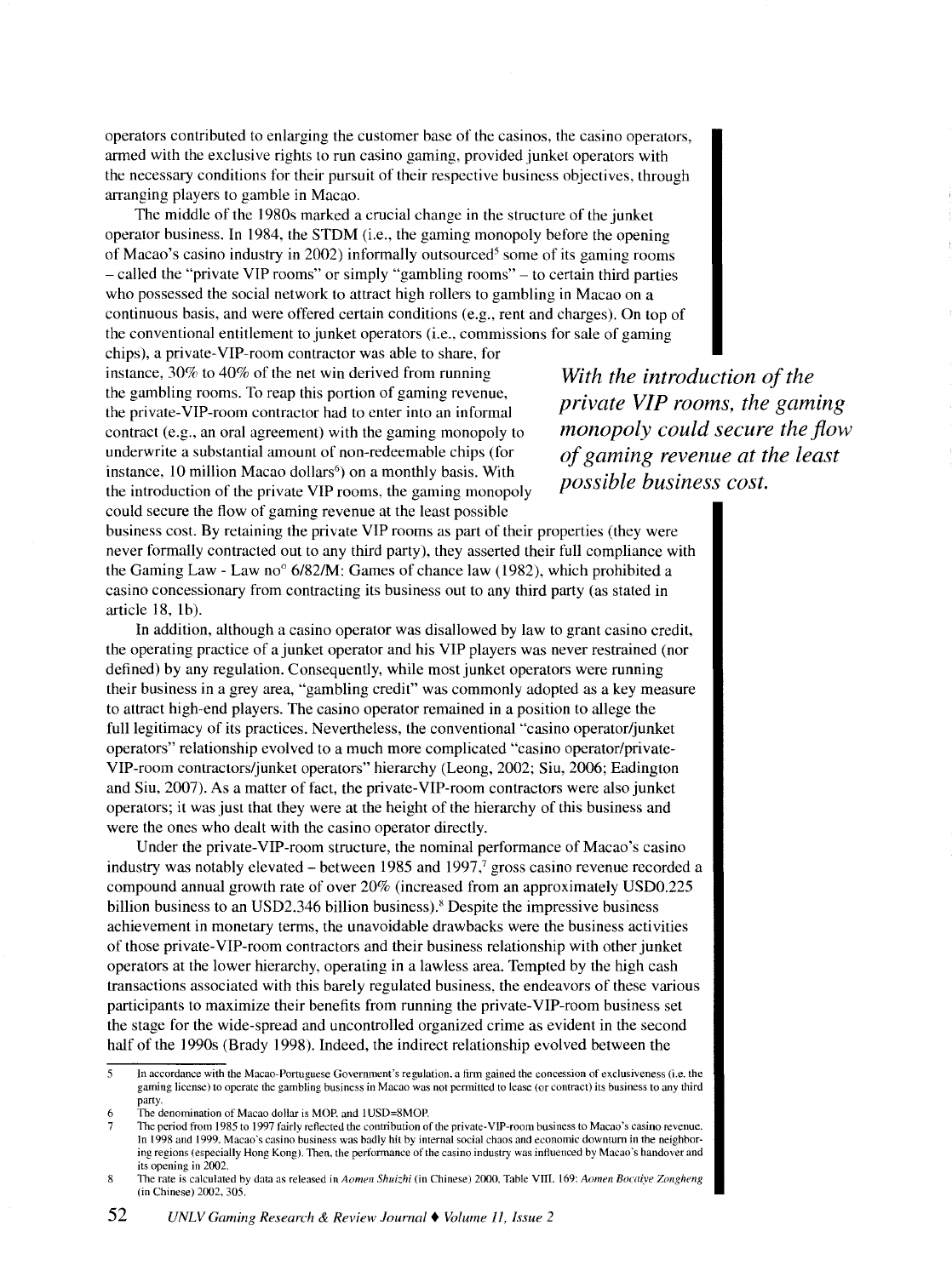*Formal Rules. lnfonnal Constraints, and Industrial Evolution-The Case of the Junket Operator Regularion and The Transition of Macao s Casino Business* 

*the business activities of those private-VIP-room contractors and their business relationship with other junket operators at the lower hierarchy, operating in a lawless area.* 

private-VIP-room business and the organized crime in Macao's casino industry in the 1990s was in parallel with Schelling's view on the nature of organized crime in a society *The unavoidable drawbacks were* (Schelling 1984, 179-194). During the process, the various individual groups' efforts to fight for the dominant informal "rulemaking role" in the private-YIP-room business inevitably turned out as "the organized use of violence".

# **Promulgation of the Junket Operator Regulation**  - **a change in the formal rules and the evolution of subsequent informal constraint**

In response to the public interest to open the casino industry following the handover of Macao to China on December 20,

1999, alongside the mounting concern over the deficiencies in the regulatory system, the Macao SAR Government revised the existing Law no $\degree$  6/82/M and promulgated Law  $no<sup>o</sup> 16/2001$  "The legal regime applicable to the operation of games of chance in casino  $(2001)$  – the new Gaming Law, on September 19, 2001. Under Article 52 of the new Gaming Law, it is stated that the government would assume the future responsibility to promulgate complementary regulations as necessary to control and monitor the practice of the casino business. These complementary regulations encompass the operations of gambling rooms and the activities of participants in the casino business. Subsequently, the Junket Operator Regulation was promulgated on March 20, 2002. This constitutes the first piece of regulation in an attempt to govern the qualification and activities of the junket operators (including the private-YIP-room contractors) through a formal licensing procedure.

Under the Junket Operator Regulation, the relationship between i) the private-YIP-room contractors (called "junket promoters" in the Regulation) and the casino operators, ii) the private-YIP-room contractors and their associated junket operators at the lower hierarchy of this business (called "junket collaborators") are formally defined. In addition, the procedures for application and renewal of a junket operator license, and the procedures for government to approve a license are also explained in the document. In spite of the fact that the promulgation of this Regulation marks a progressive change in Macao's regulatory system, this Regulation is still far from complete or sufficient by international standard, in terms of blocking Macao's gambling room business from its conventional relationship with underground economic activities. For example, although disclosure of personal information is required for an application, and disclosed information is treated as a crucial determinant of final approval, there is neither specific criterion for background check, nor clear indication about how disclosed information would be applied to evaluate whether an applicant meets the qualifications to be a casino junket operator. In Article 10 of the Regulation, although it is stated that "it is the responsibility of the Gaming Inspection and Coordination Bureau (DICJ) to carry out the procedure of examining the proper qualification, and this procedure is to be concluded by a report as compiled by the Director of the DICJ", the criteria for the DICJ in completing the report are yet commonly known to the general public.

Despite the incompleteness of the first version of the Junket Operator Regulation, the public urge for formalizing the structure and performance of the junket operators is evident. Although the custom of this business was bred in a lawless area in "old Macao" for almost two decades, and the long-established informal interrelationship between the gaming monopoly, the YIP-room operators, and their associated junket operators at the various levels could hardly be re-instituted immediately with the promulgation of a single piece of regulation, the evolution of this business was indeed showing gradual and crucial changes. The progress was gradual, because when Macao's casino industry was first opened and the Regulation was promulgated, a significant number of the existing junket operators were still yet ready to mold themselves and their business to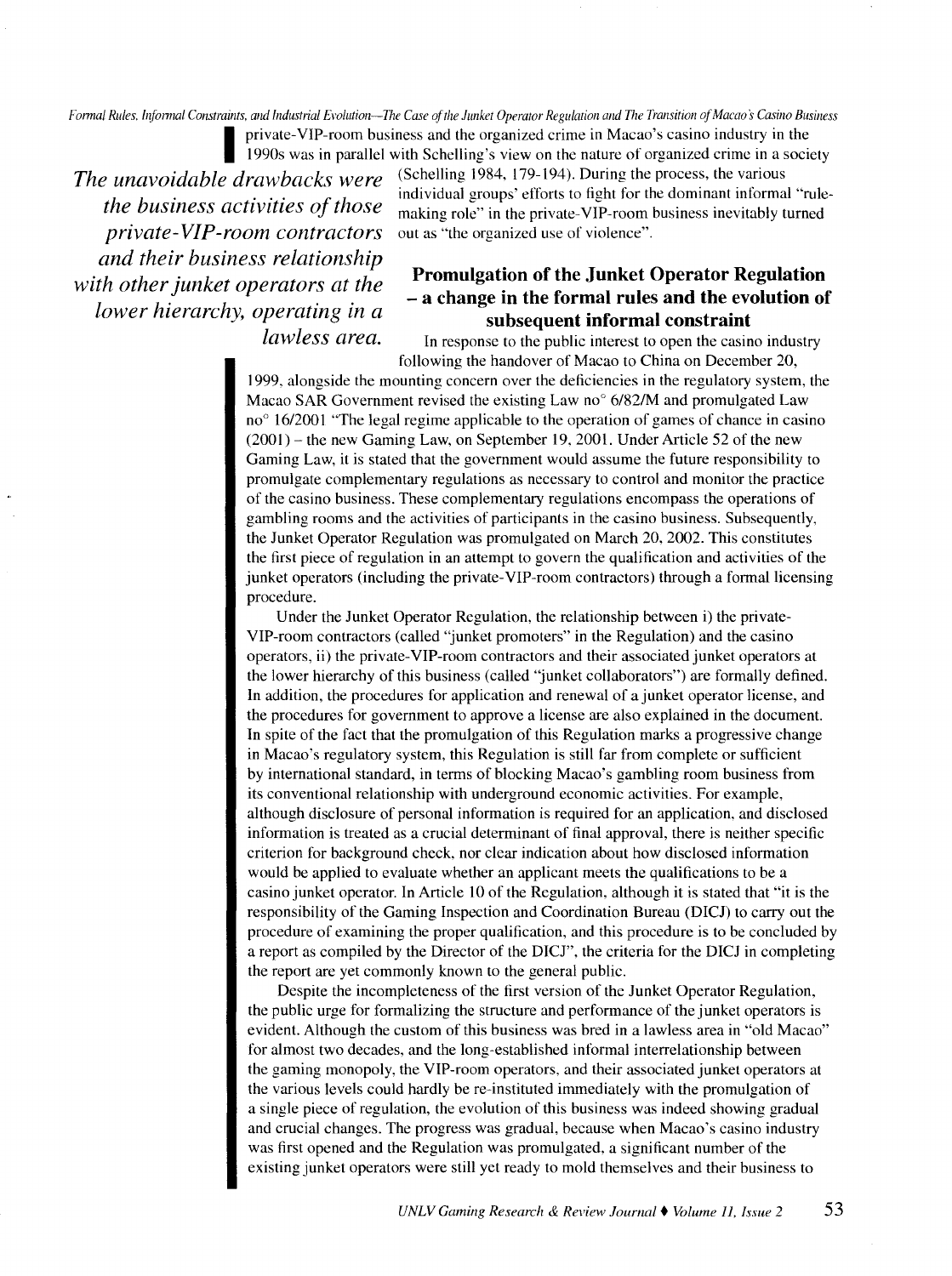meet up with the formal requirements. To minimize the possible shock which might lead to serious contraction in the turnover of the existing casinos, the Regulation allows a transition period before full enforcement. According to Article 36, 'The entities, who are carrying out the junket business at the date (i.e., March 20, 2002) when this Regulation is enforced, may temporarily continue to carry out their junket business until the first licensing process for junket operation as carried out in accordance with this Regulation is completed". Consequently, junket operators and their associates were only required to submit their applications for business licenses from May 2004; and the Junket Operator Regulation is to be enforced in principle from July 2005 *(Macau Daily News,* May 8, 2004 and June 16, 2005).

Between the promulgation of the Junket Operator Regulation in 2002 and its enforcement in July 2005, the practice of the junket operators and their business underwent significant changes. For instance, instead of operating on individual bases, a formal association was established in October 2004 as a collective representation of its members' interests. In addition, as the informal activities (especially those related to the underground economy in the "old Macao") of the junket operators started to be regulated, and aggressive business strategies were undertaken by the new casino operators, business performance of the existing private VIP rooms showed obvious deviation from the traditional pattern since 2003. As depicted in Figure 1, although VIP Baccarat remained the dominant source of income to Macao's casino industry, its share in the industry's GCR decreased significantly from 77.3% in 2003 to 64.9% in 2006. On the other hand. the share of mass-market baccarat was almost doubled from 10.8% to 21.0%.

Before the opening of the Las Vegas Sands Casino in May 2005, reported revenue from VIP baccarat (or VIP play) mainly referred to the part of GCR derived from the baccarat tables based in the traditional private VIP rooms. According to the official statistics, VIP baccarat was different from the mass-market baccarat (or non-VIP play) in terms of the premium charge per table which was payable to the government on top of the gambling tax imposed on GCR. While annual premium fee charged for a baccarat table based in a private VIP room was MOP300,000 (which was payable proportionally on a monthly base), the fee for the same table positioned on the gaming floor (i.e., the mass market) was MOP150,000. Although the traditional private-YIP-room operating system is kind of being phased out, the differentiation between VIP baccarat and mass-market baccarat remains common to the other new casinos. For example, even the Sands Casino runs in strict compliance with the Nevada Government's requirements in conducting its VIP business, its tables based in the VIP area (or VIP rooms) are required to pay the same MOP300,000 annual premium fee, hence included in the gross amount of VIP baccarat revenue as released by the Macao Gaming Inspection and Coordination Bureau. <sup>9</sup>



#### **Figure 1: Changing contribution of VIP Baccarat and mass-market Baccarat to the GCR**

9 Currently. no breakdown is available from the DICJ or individual casino operators as to indicate the VIP baccarat revenue derived from the traditional private VIP rooms and the VIP rooms of the US operators respectively.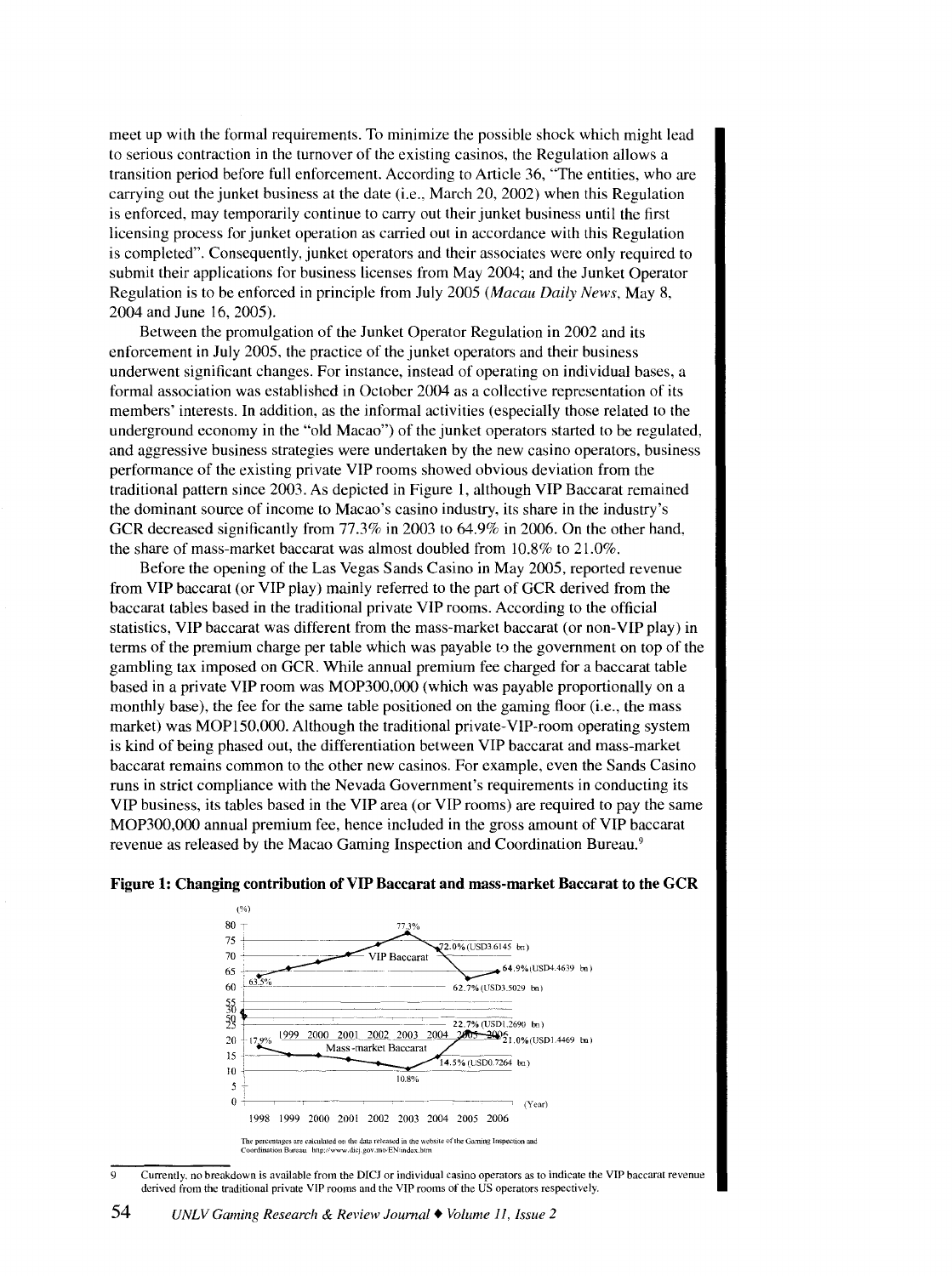Formal Rules. Informal Constraints, and Industrial Evolution-The Case of the Junket Operator Regulation and The Transition of Macao's Casino Business

An interesting phenomenon revealed in Figure I is that, as the single form of game producing over 85% of Macao's GCR, the shares of VIP baccarat and mass-market baccarat in Macao's casino industry arc largely negatively correlated (the correlation coefficient of their shares in the GCR between 1998 and 2006 is -0.8853 ). A possible explanation of this phenomenon is the rotation of a certain group of players between the VIP play and the non-VIP play. Since the tradition of the VIP rooms involved sharing of gaming revenue between casino operators and YIP-room contractors, as well as informal commission sharing between the YIP-room contractors and their associated junket operators, it had been a common practice of the junket operators (especially those in the lower hierarchy of this business) to "informally" approach high- and middle-end players in the mass market and '"lead" them to gamble in the VIP rooms. For example, personal credits or "personal protection" were offered to players who were persuaded to switch their play to the private VIP rooms. Following the promulgation and enforcement of the Junket Operator Regulation, and the promulgation of Law no<sup>o</sup>  $5/2004$ : Juridical system for credit granting for gaming or gambling in casino  $(2004)$  – the Casino Credit Law in May 2004, the "informal" activities of the existing junket operators started to be regulated. In addition. as more choices were available to the players since the opening of the casino industry (e.g., the Las Vegas Sands Casino was opened in May 2004 and Wynn Resorts in September 2006 ), it was noted that a portion of the existing YIP-table players chose to return to the mass market, as middle-end or high-end players.

As illustrated in Figure 2, it was due to the unique classification of VIP play and mass-market play in Macao (i.e. determined by the premium fee charge for a gambling table instead of players' betting amounts), gambling expenditure of the low-end and middle-end "VIP players" outside of the traditional private VIP rooms were not accounted as VIP baccarat revenue, irrespective of their spending level. Moreover, the success of the Sands Casino in cultivating the mass market of various levels largely explained the migration of players from the existing private VIP rooms to the mass market in 2004 and 2005. In 2006, the slight rebound of the VIP baccarat share could be attributable to the aggressiveness of the Sands Casino in expanding its VIP play and the opening of the Wynn Resorts in September 2006. Although no breakdown is available, it is fair to expect that while total turnover of the traditional private VIP rooms is shrinking, the formal VIP play as introduced by the two American casino operators is on the track to expansion.



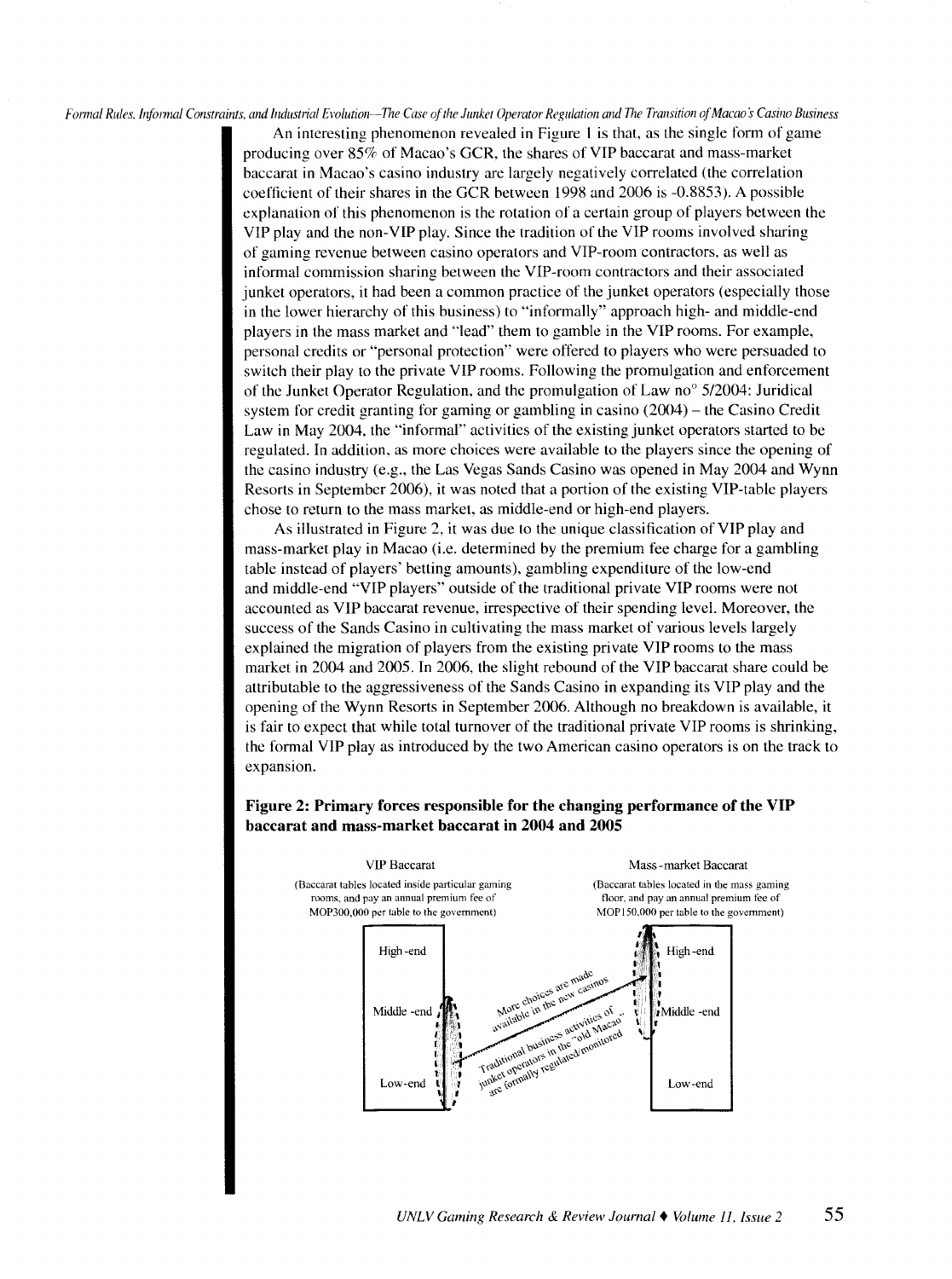Moreover, as shown in Table 1, while the correlation coefficient between the number of visitor arrivals and the VIP baccarat revenue was weakened between 2002 and 2005, the coefficient with the mass-market baccarat revenue was getting increasingly stronger (increased from 0.2109 between 1998 and 2001 to 0.9552 between 2002 and 2005). Although the coefficient with the VIP baccarat bounced back to its 1998-2001 level with the inclusion of 2006 data into the calculation (this was in line with the phenomenon as revealed in Figure 1), it was still lower than the coefficient with the mass-market baccarat (i.e., 0.9513 v. 0.9748). Indeed, even the changing business performance of the VIP baccarat and mass-market baccarat in relation to the changing number of visitor arrivals can be attributed to more than the factor of the Junket Operator Regulation. the latter does form an essential element to exercise control over the informal ways practiced by the businesses in the "old Macao." especially the part of casino-related businesses with high correlation with the underground economy and organized crimes. By weakening the traditional informal influence of the junket operators over the casino business, the room which is necessary for development of the mass market is reinstated.

|  | Table 1: Changes in the correlation coefficients between the number of visitor |  |  |
|--|--------------------------------------------------------------------------------|--|--|
|  | arrivals, VIP baccarat revenue and mass-market baccarat revenue                |  |  |

|                   | Corr(visitor, VIP baccarat revenue) | Corr(visitor, mass-market baccarat revenue) |
|-------------------|-------------------------------------|---------------------------------------------|
| 1998-2006         | 0.9771                              | 0.9431                                      |
| 1998-2001         | 0.9515                              | 0.2109                                      |
| 2002-2005         | 0.8987                              | 0.9552                                      |
| 2002-2006         | 0.9513                              | 0.9748                                      |
|                   |                                     |                                             |
| $2005$ 1q-2005 4q | $-0.7621$                           | 0.9558                                      |
| $2005$ 1q-2006 1q | 0.2557                              | 0.7305                                      |
| $2005$ 1q-2006 2q | 0.4816                              | 0.7405                                      |
| $2005$ 1q-2006 3q | 0.7065                              | 0.7377                                      |
| $2005$ 1q-2006 4q | 0.8845                              | 0.8182                                      |

The correlation coefficients presented in the first 4 rows are measured by employing annual data, while the last 5 rows are on quarterly data (quarterly data in relation to breakdown of casino revenue are available only from the first quarter of 2005). Data of VIP baccarat revenue and mass-market baccarat revenue are retrieved from the website of the Gaming Inspection and Coordination Bureau. http://www.dicj.gov. mo/EN/index.htm

Data of visitor arrivals are retrieved from the website of the Statistics and Census Service. http//:www.dsec.gov.mo/index.asp?src=/English/htm/e\_tourism.html

Based on the second part of Table 1, it is reasonable to project both the VIP and non-YIP markets to undergo significant changes. In the first four quarters of 2005, although the number of visitor arrivals increased substantially under the Individual Visit Scheme (IVS) (an initiative undertaken by the Chinese Government which substantially simplified the visa application process for Chinese residents in the selected cities to visit Hong Kong and Macao), business performance of the VIP baccarat was surprisingly correlated negatively with the number of visitor arrivals (the correlation coefficient was -0.7621 ). On the contrary, the mass-market performance was highly correlated with the number of visitor arrivals (the correlation coefficient is 0.9558). Entering into year 2006, it was then evident that the VIP business had started a close relationship with the increasing number of visitor arrivals. Nevertheless, the changing performance was largely contributed by the growth of the formal VIP business as conducted by the new casino operators (e.g. the Sands Casino and Wynn Resorts), instead of the re-expansion of the traditional private VIP rooms. Indeed, the business scale of the latter was downsizing- "Mr. Ho (Macao's gaming tycoon who controlled the former gaming monopoly and obtained one of the 3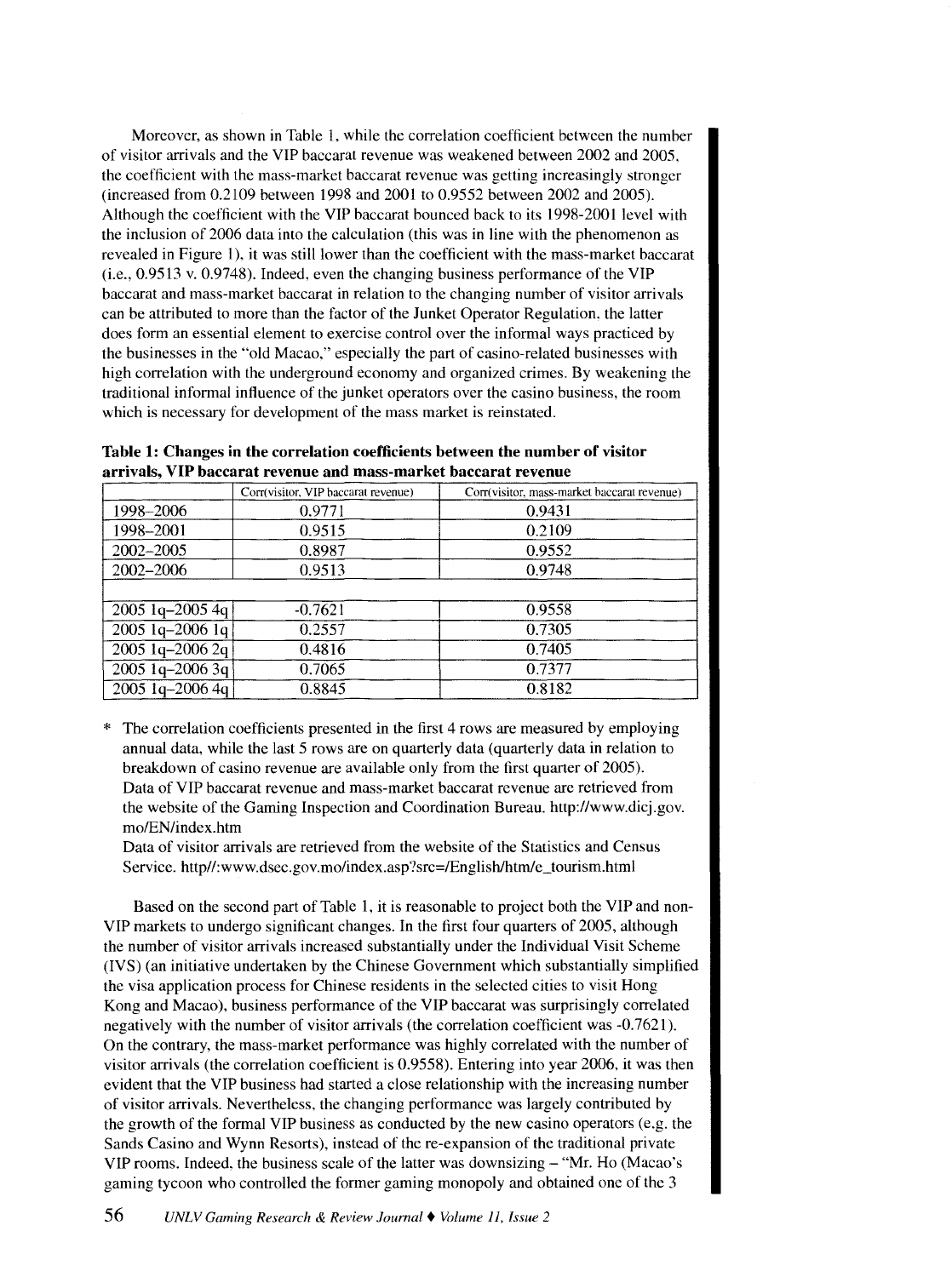*Formal Rules. Informal Constraints, and Industrial Evolution-The Case of the Junket Operator Regulation and The Transition of Macao's Casino Business* 

new gaming licenses through his newly formed gaming company in 2002 - SJM) once said that 50 of the SJM's total VIP halls of 150. might be forced to close down'' (Yi 2006, A3).

# **Two parallel VIP markets under the Junket Operator Regulation and foreseeable evolution**

A remarkable result of the opening of Macao's casino industry is the entry of such world-class casino operators as Las Vegas Sands, Wynn Resorts and MGM from North America, as well as PBL from Australia.<sup>10</sup> Nevertheless, the fundamental differences in the legal framework and implementation of the regulatory system between North America and Macao lead to emergence of two parallel VIP markets in Macao's casino industry. On the one side of the market, the local casino operator (i.e., the SJM) and the non-American operators (e.g., Galaxy) are running their VIP business largely on the traditional model, especially in terms of the revenue sharing model under the practice of the private VIP rooms (Chang 2007), while simultaneously making gradual modifications as to correspond with the Junket Operator Regulation. As of the end of January 2007, for example, 92 corporate entities (i.e., a company or a partnership) and 68 individual entities were registered and approved by the DICJ as legal junket operators (the same were talking about 41 and 35 respectively in January 2006).<sup>11</sup> Yet, as compared to the thousands of junket operators who are practicing at the lower levels of this business (especially those so-called chip rollers at the lower hierarchy of this business, see Leong 2002. Figure I; Siu 2006, Figure I; Eadington and Siu 2007, Figure 3), efficacy of this Regulation is evidently in question, and the evolution of the informal "way of business" in the "old Macao" is obviously changing only at a gradual pace.

In addition, the long-established and customary-defined private-YIP-room businesses add further to the complication, causing difficulties to policy makers to draft the first version of the Junket Operator Regulation. Precision and enforcement of this Regulation are confined. For example, to assess if a corporate entity is qualified for a junket operator

*even though its scale may be*<br>*contracting over time.* 

It is reasonable to project that license, Article 8 of the Regulation states that shareholders *the traditional private-VIP-room* who own 5% or more of the capital, the directors, and the main employees of the company must submit the corresponding *business will not be completely* "Information Disclosure Form" to th *''Information Disclosure Form" to the DICJ for investigation. removed in the coming decade,* However, the term "main employees" is never defined by the Regulation, nor could it be clarified in details by the DICJ or the Macao SAR Government.

> As a matter of fact, the above is a classical demonstration of the institutionalists' argument that "while formal rules can be

changed overnight by policy, informal constraints change very slowly" (North, 1997, 1). In other words, although the opening of Macao's casino industry and the subsequent promulgation of the Junket Operator Regulation formally mark a new era for the traditional private YIP-room business, the transition from the informal way of business to a well-regulated layout may not be completed within a short period of time. Considering the scale of the business in the "old Macao", it is reasonable to project that the traditional private-YIP-room business will not be completely removed in the coming decade. even though its scale may be contracting over time.

On the other side of the market, the new entrants from North America are running their YIP-play business in strict adherence to the Nevada gaming law, which prohibits them from employing the "casino operator/private-YIP-room contractors/junket operators" model in their oversea business. For example. according to the NRS (Nevada

<sup>10</sup> After granting the 3 concessions to SJM. Wynn Resorts. and a joint venture of Galaxy from Hong Kong and Venetian from Las Vegas in 2002. the Macao SAR Government approved the restructuring of Galaxy to become the formal concession holder and Venetian the sub-concession holder in 2004. In addition. MGM from the US and PBL from Australia also obtained the formal approval of sub-concessions in 2005 and 2006 respectively. through their deals with SJM and Wynn **Resorts** 

<sup>11</sup> The official list is available only from the Chinese website of the Gaming Inspection and Coordination Bureau (http:// www.dicj.gov.mo/CH/LicPromJogo/lista/20070122.htm).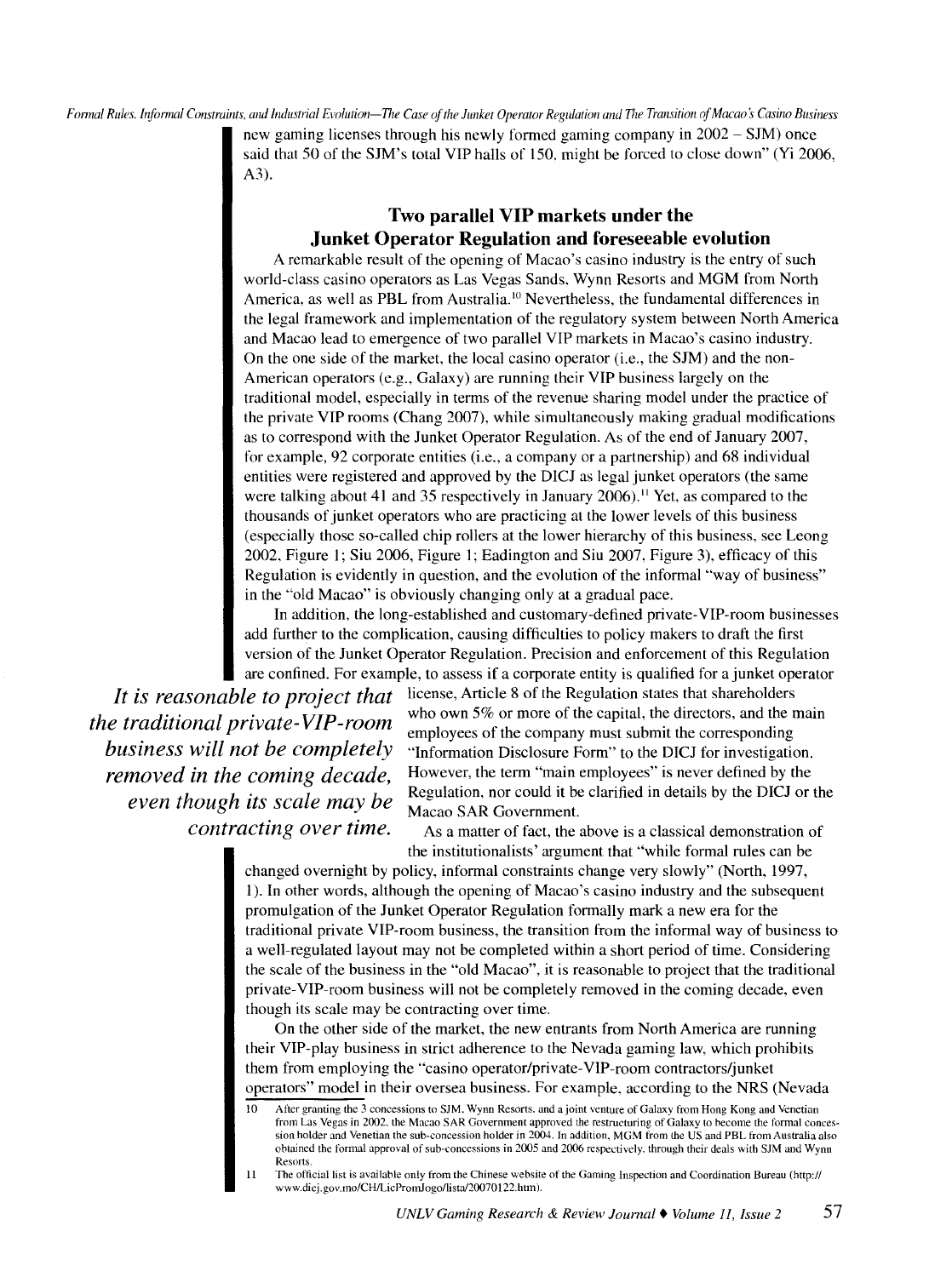Revised Statutes) 463.720: Prohibited Practice, "A licensee shall not, in a foreign gaming operation, knowingly: ...... 2. Fail to conduct the operation in accordance with the standards of honesty and integrity required for gaming in this state (Nevada); ......". Under the NRS 463.720 and the related regulations, a Nevada-based casino licensee is disallowed to run its business through a gaming-room operator by offering benefit of sharing gross gaming revenue. In addition, procedures/requirements of background check are very strict by the Nevada law, which may deprive the North-American casino operators of the right to employ the existing junket operators from the "old Macao". Therefore, while the non-American casino operators are conducting their YIP-baccarat business on the Junket Operator Regulation in Macao, the American casino operators "must adhere to Nevada state regulation on top of any other local regulation" (Leonard 2005) in conducting their business in Macao.

Given the long-established, well-enforced regulatory system imposed by the Nevada Gaming Control Board (as well as the Casino Control Commission in New Jersey), and in view of the highly-invested world-class brand names, it is unlikely that the American operators would step back by employing Macao's traditional revenue sharing model in their VIP business. On the one hand, periodical detection conducted by the Nevada Gaming Control Board serves as an influential external force to recapitulate the standard of the American operators in their oversea business at Macao, and to a certain extent, insulate their business from being infected by the informal activities as commonly practiced during this transition period. On the other hand, opportunity costs (i.e., risking their casino licenses in the States and their world-class brand names) may also be far too high for the American operators to outsource their VIP business to a third party.

These two factors may also serve as the guiding force to any American operator who is conducting its casino business in Macao through a joint venture or partnership with a local operator. For example, after MGM announced its joint venture agreement with Pansy Ho (who obtained a sub-concession from SJM which was owned by her father, the Macao gaming tycoon Dr. Stanley Ho) in June 2004 (MGM in Macau casino deal, June 23, 2004, and Coleman, February 3, 2005), it took almost 3 years for the MGM to settle all the legal requirements with various gaming control authorities in the States. The comprehensive review process undertaken by the Nevada and New Jersey governments clearly signals to the market that the traditional Macao casino operation model employed by the local operators could not be reconciled with the North American model. Although the final approval is gained by the MGM in 2007, its joint venture business with the local operator in Macao is in principle strictly monitored by the US gaming regulations. To the American operators and the gaming control authorities. running and monitoring the casino business in this Chinese enclave of Macao is definitely a "discovery" which is associated with lots of challenges. In the foreseeable future, proactive public policies must be devised by the American gaming control authorities to tackle the new issues that may come into place during the transition of Macao's casino industry.

Given the tradition of Macao's casino business, and the expansion of the modernized and formally regulated casino business lately introduced by the North-American casino operators, it is foreseeable that the phenomenon of two distinctive markets running in parallel, would last for at least another decade. In view of the institutional and structural disparities between these two markets. their economic performances are also evidently divergent. In 2005, for example, the operation results reported by the local operator (the SJM), the non-American operator (the Galaxy Waldo) and the American operator (the Las Vegas Sands Casino) well illustrate the co-existence of these two markets.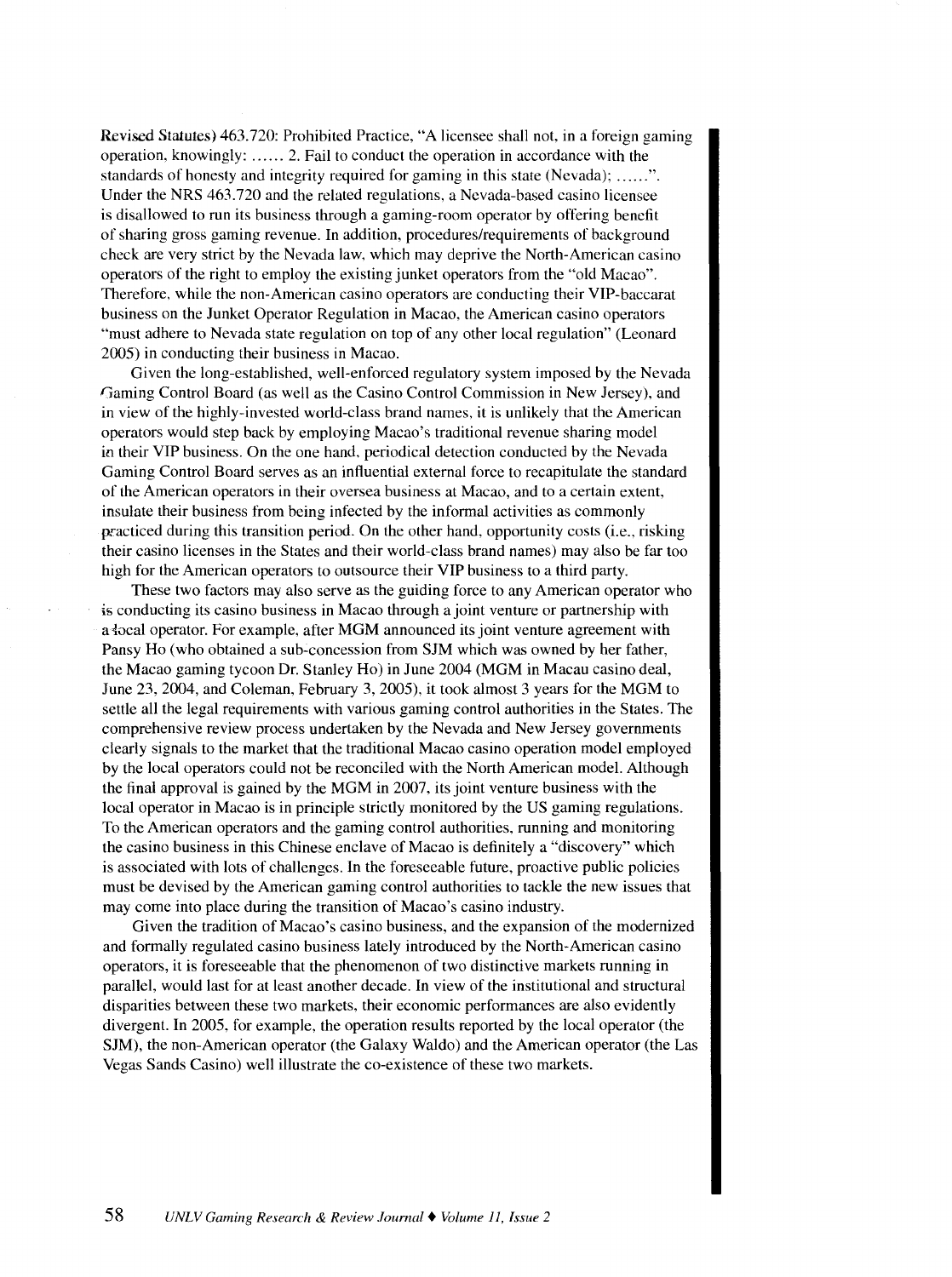|              | <b>GCR</b> (billion USD) | $\mathcal{D}/\text{Total of } \mathcal{D}$ | Gross profit after tax | $\mathcal{D}/\text{Total of } \mathcal{D}$ |
|--------------|--------------------------|--------------------------------------------|------------------------|--------------------------------------------|
|              |                          |                                            | billion USD) 2         |                                            |
| <b>SJM</b>   | 4.3011                   | 74.63%                                     | 0.6950                 | 70.04%                                     |
| Sands        | 0.9633                   | $16.72\%$                                  | 0.2965                 | 29.88%                                     |
| Galaxy Waldo | 0.4985                   | $8.65\%$                                   | 0.0008                 | $0.08\%$                                   |
| Total        | 5.7629                   | 100.00%                                    | 0.9923                 | 100.00%                                    |

| Formal Rules, Informal Constraints, and Industrial Evolution—The Case of the Junket Operator Regulation and The Transition of Macao's Casino Business |  |
|-------------------------------------------------------------------------------------------------------------------------------------------------------|--|
| Table 2: Business performance of the 3 casino operators in 2005                                                                                       |  |

Data presented in the columns "GCR" and "Gross profit after tax" are derived from *Macao Daily News, April 27 2006, p. A1. USD1* = MOP8

According to the business performance as presented in Table 2, it is reasonable to highlight that:

i) In terms of OCR, over 80% of the market share goes to the operation of the traditional business (i.e. the sum of SJM and Galaxy Waldo). Although the local operator has introduced various programs to diversify its existing business (e.g., investment in the expansion of slot business and improvement of the existing mass-market business) since 2002. the existing private VIP rooms remain as the dominant source for sustaining its overall business turnover. In addition, it is also well known that the first casino (Galaxy Waldo) of the new non-American operator also gives emphasis to the traditional private-YIP-room business.

ii) By assessing the business performance in terms of "OCR" and "gross profit after tax", it is found that the business efficiency of the "old Macao" is much lower than that of the "new Macao" - the profit margin of the American operator is much higher than that of the other two participants. In terms of GCR. the Sands Casino shared 16.72% of the market in 2005; it reaped almost 30% of the industry's gross profit after tax. A possible explanation to this ditlerence is that as the traditional revenue sharing model of the VIP rooms are not employed by the Sands Casino, a significant amount of operational expenses is saved, especially the share of GCR to the YIP-room contractors, as practiced by the casino business in the "old Macao."

Since the formal rules guiding the practice of the private-YIP-room business in Macao "may" not be permissible by the Nevada gaming law, the North American operator deploys effective and aggressive strategies to develop the mass market which was however overlooked by the local operator before opening of the industry. For example, the mass market recorded 44% cumulative growth as compared with the VIP market of only 3% growth in the first quarter of 2006 (Tang & Ye, April 19 2006). In fact, the success of the new entrant in developing the mass market paves the way for the development of high profit-margin market, which co-exists with the low profit-margin market as revealed in Table 2.

In principle, evidence suggests that the two parallel markets (i.e., the traditional private-YIP-room market of the local operator and the formal YIP-play market of the North American operators, or the low and high profit margin markets), will continue to co-exist for a long period of time. While it is projected that the formal and high profit margin portion would be expanding, it is also believed that the traditional and low profit margin portion would not that easily be phased out due to its absolute size and long-established social foundation in Macao society, particularly the interrelationship between the casino operators, the private-YIP-room contractors, and the associated junket operators.

Before concluding this paper. it is worthwhile to give some highlights about the Casino Credit Law (Law no<sup>o</sup> 5/2004). Although the role of this law in the evolution of Macao's casino industry is by itself, another essential topic warranting comprehensive study, its structure and enforcement are highly correlated with the Junket Operator Regulation. Similar to the Junket Operator Regulation, promulgation of the Casino Credit Law in 2004 represents the first attempt of the Macao SAR Government to monitor the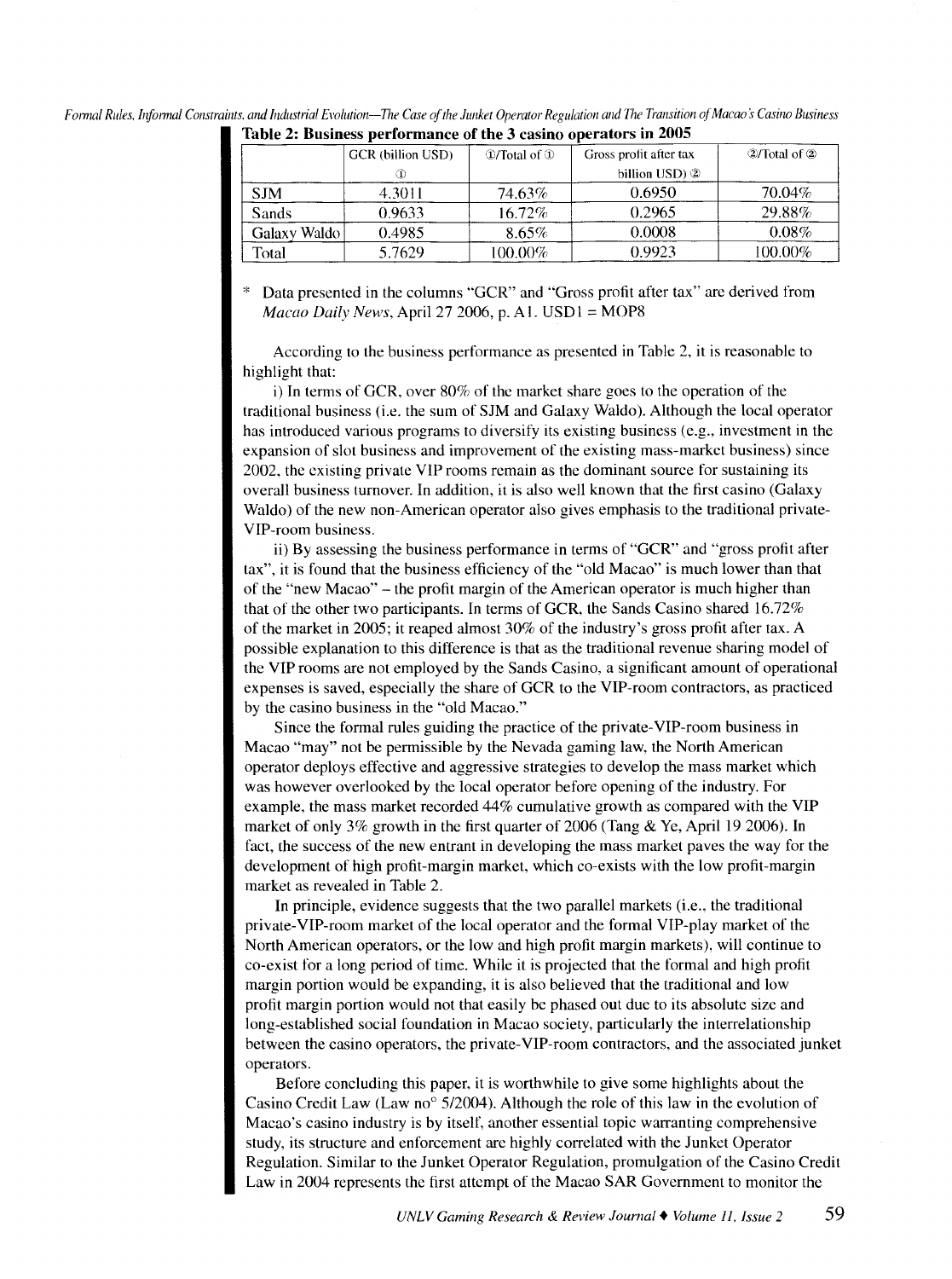practice of this informal business as operated in the "old Macao" for decades. and to better align them with the formal ways of business as conducted in the global casino markets. Since casino credit was prohibited in accordance with the Macao-Portuguese Government's regulation and before the enforcement of the Casino Credit Law, informal practice of this informal business as operated in the "old Macao" for decades, and to<br>better align them with the formal ways of business as conducted in the global casino<br>markets. Since casino credit was prohibited in acco

junket operators and their associates at various hierarchies of the private-YIP-room business. All these historical setups laid down the blueprint of the Casino Credit Law. For example. while stated in n.<sup>o</sup> 1 of Article 3 that the "concessionaries" (i.e., casino license holders) and ''sub-concessionaries" (i.e., casino sublicense holders) are legal entities to operate as "credit grantors", it is added in n.<sup>o</sup> 2 of this Article that "game prompters" (i.e., registered junket operators) "may also operate as credit grantors" with the consent from the '"concessionaries" or "subconcessionaries" to operate the casino credit business.

*Although the American operators are allowed to apply casino credit in their Macao businesses, the scale is relatively small as compared with that of the local operators.* 

Indeed, two parallel markets are also operated under the Casino Credit Law. By the law, although the American operators are allowed to apply casino credit in their Macao businesses, the scale is relatively small as compared with that of the local operators. A major reason is that in evaluation of the American operators' application for credits without employment of the local junket operators, they have to rely on formal credit history of the applicants (as what they do in the United States). Different from their business in the States, most of the potential credit applicants in Macao's casinos are Chinese who do not possess any US-required credit history. On the other hand, since most of the existing junket operators who work with the local and non-American operators have been running business in the Chinese community for years, they are backed by a strong social network and with knowledge about channels to access the potential candidates for casino credits; most of them are simply continuing their traditional way of business, with the only exception that their legitimacies are now ratified.

To a large extent, promulgation of the Casino Credit Law is a positive action taken by the Macao SAR Government for attending the request by the American operators, particularly answering to the argument that casino credit serves as a common and essential measure to conduct their YIP-play business. Constrained by the Government's inexperience and time pressure, the Law is however far from completion, not to mention perfection. Similar to the Junket Operator Regulation, effective enforcement of this Law is largely restricted by its ambiguities and shortage of operational details. For example, it is stated in n.<sup>o</sup>3 of Article 3 that if a credit grantor "seriously violates" the regulations in conducting the business, or shows "a clear lack of the technical qualifications" for operating the business, its business qualification will be suspended or terminated. Simultaneously, the credit grantor may also need to assume any civil or criminal liability from its business activity. In principle, the intent of this Law is indisputable, its enforcement however is evidently restricted by the lack of guideline/criteria for determining how the regulations are "seriously violated", or how the "technical qualifications" of a business entity are defined. Besides, as traditional junket operators could be qualified as

credit grantors by this Law, detailed revision and completion of this Law may be required before their business activities could be effectively monitored.

According to the evidence as revealed in this study, it is clear that the introduction of the Junket Operator Regulation marks the outset of a form of progressive institutional change *The introduction of the Junket Operator Regulation marks the outset of a form of progressive institutional change.* 

(Bush 1987. 1101-1107) which reinstates the instrumental efficiency (i.e., the problemsolving capacity) to Macao's casino industry. Nevertheless, this transition process is far from completion. Diffusion of the new instrumental values throughout Macao's junket operation still requires a real modification of the "habitual patterns of thought and behavior" so that "a higher level of instrumental efficiency" could ultimately be achieved.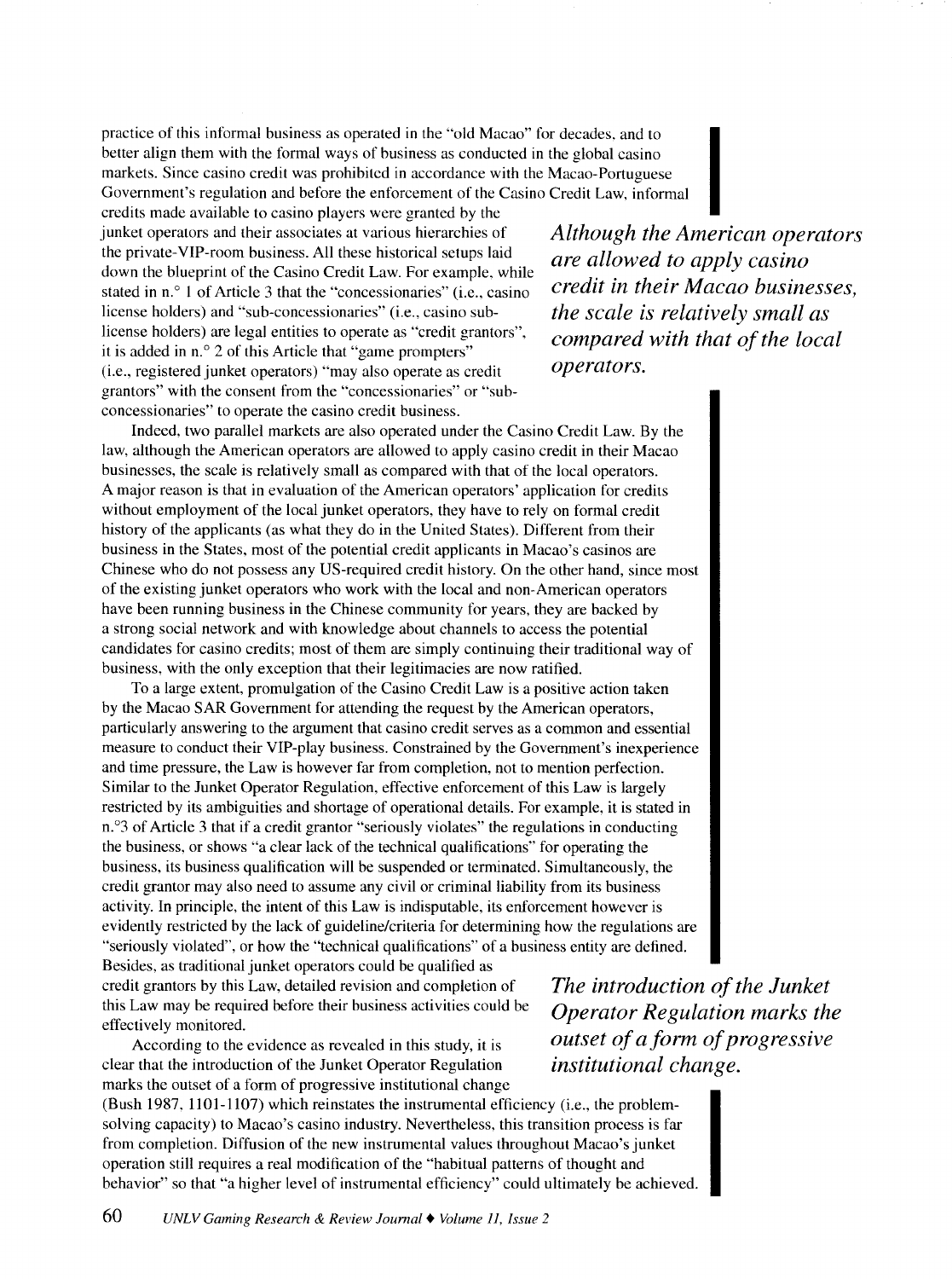*F annal Rules, Infonnal Constraints. and Industrial Evolution-The Case of the Junket Operator Regulation and The Transition of Macao 5 Casino Business* 

# **Concluding remarks**

The promulgation of the Junket Operator Regulation is a necessary measure to furnish the opening of Macao's casino industry. Nevertheless, as new participants were admitted to the market immediately after the changes of the public policies, the existing participants could hardly change their customary ways of running business within a short period of time. For example, the existing structure of the junket operation had been practicing in a lawless area in the "old Macao" for almost two decades. The custom of this business, especially the long-established interrelationship between a casino operator and its private-YIP-room contractors, and between the private-YIP-room contractors and their associated junket operators, could impossibly be changed all at one time.

To accommodate with the formal requirements as introduced by the Junket Operator Regulation, the existing participants in the traditional sector need to modify the structure and the ways of their business even though the process may take time. In view of the synergies carried with the American operators who conduct their YIP-play and massmarket business under a set of much stricter US rules. it is foreseeable that the market would urge for modification to the custom of the existing gambling rooms of the local operator, which in turn, will call for revisions of the Junket Operation Regulation, as well as the way it is enforced in the coming decade. Consequently, interaction between the evolving informal constraints and the changing formal rules associated with the practice of the junket operators' business in Macao will lead to continuous modification to the structure, hence affecting performance of the industry.

## **Acknowledgement**

The author would like to express sincere gratitude to Mr. Kelvin H. Y. Tan (Vice President of Business Development. Venetian Macau Limited), who has been providing professional comments and advice throughout the study.

### **References**

- Administrative Regulation no<sup>o</sup>  $6/2002$ : Defining the qualification and rules of conducting agency business for games of chance in casino (2002, promulgated in Portuguese and Chinese respectively). Macao Special Administrative Region Government, China.
- Brady, D. (1998). "Mayhem in Macau: The joint is jumpin' at the Hotel Lisboa," *Wall Street Journal* (May 29, 1998).
- Bush, P. D. (1987). The theory of institutional change. *Journal of Economic Issues,* 21(3), 1075-1116.
- Coleman, Z. (2005). MGM confident of approval for Macau casino. *The Standard,*  February 3, 2005, A03.
- Eadington W. R., & Siu, R. C. S. (2007). Between law and custom Examining the interaction between legislative change and the evolution of Macao's casino industry. *International Gambling Studies,* 7(1), l-28.

Fiorentini, G, & Peltzman, S. (1997). *The economics of organized crime.* New York: Cambridge University Press.

Eng, D. (2004). A new draw in town. *The Standard* (May 16, 2004). Retrieved May 4, 2005, from http://www.thestandard.com.hkl txtarticle\_ v.cfm ?articleid=47633

Law no $\degree$  6/82/M: Games of chance law (1982, promulgated in Portuguese and Chinese respectively). Macao-Portuguese Government. [Being replaced by Law no<sup>o</sup>16/2001.]

Law no $\degree$  16/2001: The legal regime applicable to the operation of games of chance in casino (2001, promulgated in Portuguese and Chinese respectively). Macao Special Administrative Region Government, China.\

Law no $\degree$  5/2004: Juridical system for credit granting for gaming or gambling in casino (2004, promulgated in Portuguese and Chinese respectively). Macao Special Administrative Region Government, China.